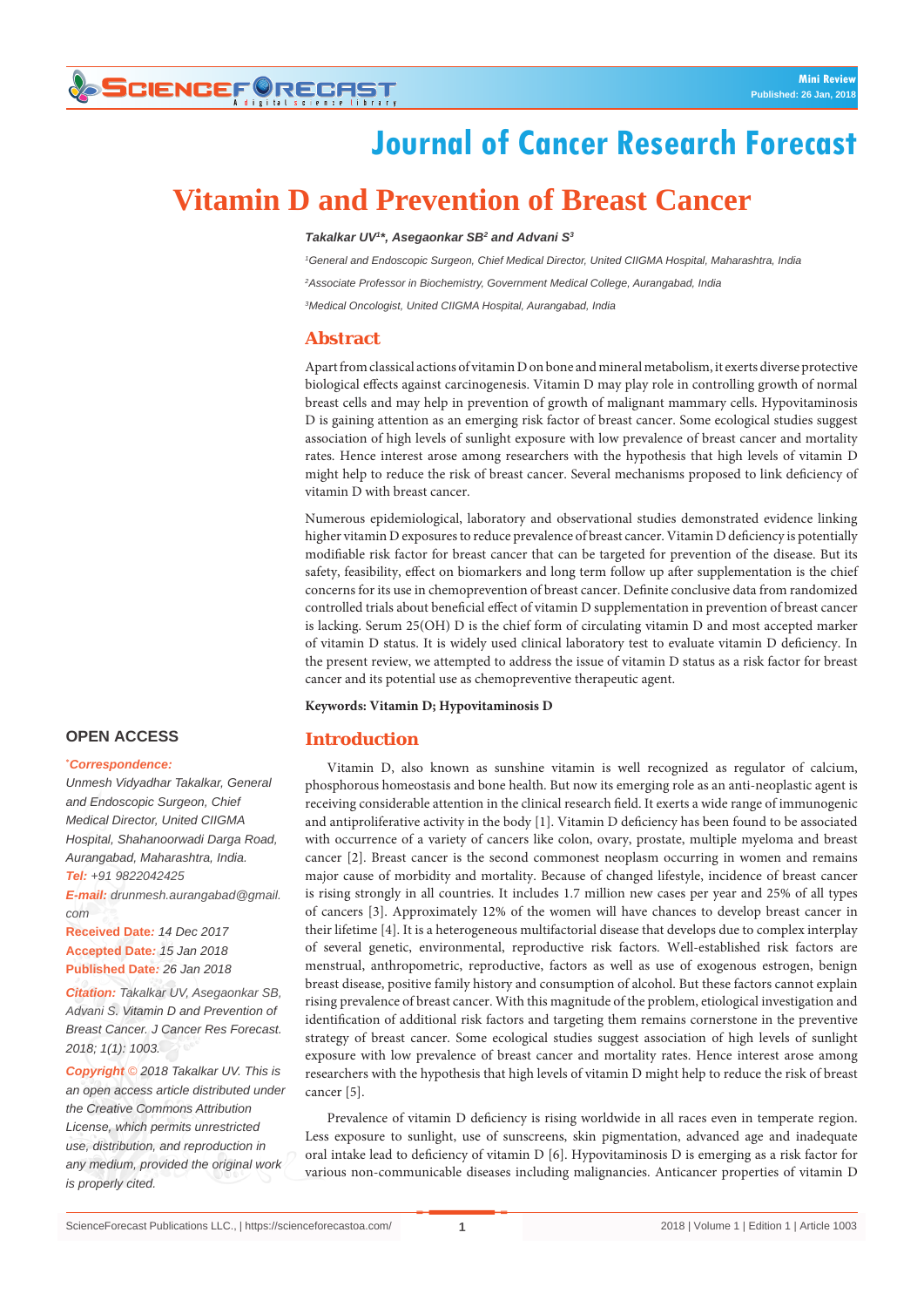have been well demonstrated in different cells as well as in normal and malignant mammary cells. Several researchers explored association of low levels of vitamin D with the prevalence of breast cancer [7,8]. But the evidence of protective effect of higher levels of vitamin D against breast carcinogenesis remained substantial. Exact mechanism of anticancer action of vitamin D at cellular level is not fully understood. Number of studies investigated hypovitaminosis D as a risk factor for the development of breast cancer, but reported inconclusive data [9,10]. Vitamin D may play role in controlling growth of normal breast cells and may help in prevention of growth of malignant mammary cells.Serum 25(OH)D is the chief form of circulating vitamin D and most accepted marker of vitamin D status. It is widely used clinical laboratory test to evaluate vitamin D deficiency. In the present review, we evaluated the current updates on antineoplastic properties of vitamin D, its association with breast cancer with emphasis on its role in the preventive measures.

## **Sources and Metabolism of Vitamin D**

Vitamin D is obtained through sunlight exposure, diet and supplements. Foods rich in vitamin D are fish, eggs and fortified dairy products. Cholecalciferol (Vitamin D3) is a naturally occurring form from animal sources while ergocalciferol (vitamin D2) from plant sources. Ultraviolet B (UVB) is needed for photosynthesis of vitamin D in the skin. During exposure to sunlight, UVB photons penetrate into the skin and get absorbed by 7-dehydrocholesterol leading to formation of unstable pro-hormone vitamin D form, which rapidly undergoes rearrangement to form vitamin D3 (cholecalciferol). It circulates in bound form with vitamin D binding protein. When it enters liver, it gets metabolized by vitamin D-25-hydroxylase enzyme (25-OHase) to 25-hydroxyvitaminD (Calcidiol). It is a main storage form in the body and chief form of vitamin D in plasma. Although it is biologically inactive form, it is a precursor for active form of vitamin D. 25(OH) vitamin D undergoes hydroxylation in kidney and other target tissues like breast, colon, prostate by vitamin D-1,25 dihydroylase to form 1,25 dihydroxyvitamin D that is an active form also called as calcitriol. Its level is regulated homeostatically tightly in a narrow range by renal 1-alpha-hydroxylase [11]. Both 25(OH) D and 1,25(OH)2D can get degraded by vitamin D 24 hydroxylase in various tissues including breast. So status of vitamin D in circulation depends on its exogenous sources. Methods for estimation of active metabolite of vitamin D are available. But its plasma concentrations are approximately 1000-lower than 25(OH)D level and does not reflect dietary deficiency. Hence serum 25(OH)D, an excellent biological indicator of the availability of vitamin D from oral intake and sunlight exposure is widely used laboratory test in clinical practice. Biological half-life of 25(OH)D is at least 2 months and that of 1,25 (OH)2D is 4-6 hours [12].

# **Mechanism of Action of Vitamin D in Breast Cancer Cells**

Vitamin D exerts its anti-neoplastic activity by various mechanisms. Its active metabolite form  $1,25 \text{ (OH)}_{2}$  vitamin D binds with nuclear vitamin D receptor (VDR) and further to specific DNA sequences namely vitamin D response elements and modulates expression of specific genes in tissue-specific manner. They encode for proteins required for regulation of cell proliferation, differentiation, apoptosis and angiogenesis. In deficiency of vitamin D, these activities are hampered and enhance cellular growth, neoangiogenesis and carcinogenesis [13]. VDRs, ligand-dependent nuclear transcriptional factor are expressed in almost all tissues including normal as well

as malignant breast cells. Calcitriol has been well recognized as a modulator of cell proliferation and differentiation (cytotoxic and anti-proliferative) in many types of cells including mammary neoplastic cells. But its mechanism of action is still unclear [13]. In animal models, vitamin D has been found to be beneficial to suppress proliferation, tumorigenesis tumor growth. Antiproliferative effect of vitamin D is mediated through VDR, which is a member of nuclear receptor family [14]. Adequate levels of vitamin D are hypothesized to prevent cancer possibly through genomic effects modulated by VDR. Research at molecular level suggests association of increased breast cancer risk with the expression of VDR. VDR genes located on chromosome 12q12-q14 possess more than 470 single-nucleotide polymorphisms. Number of large population based studies examined association between variants of VDR polymorphisms and risk of breast cancer, but with controversial findings [15,16]. Lu D et al observed no significant association of VDR polymorphism with risk of breast cancer in their meta-analysis performed from prospective nested case-control studies [17]. K Townsend et al studied autocrine metabolism of vitamin D in normal and malignant breast tissue by analysis of mRNA expression for 1 alpha-hydroxylase, 24 hydroxylase and VDR. The data indicated upregulation of vitamin D-activating enzyme 1alpha-hydroxylase in breast tumors with dysregulated expression of 24-hydroxylase. This abrogate the effects of local 1,25 (OH)2D3 production in tumors by catalyzing catabolism to less active vitamin D metabolites. The enzymes involved in autocrine metabolism of vitamin D in breast tissue may therefore provide important targets for both the prevention and treatment of breast cancer [18].

Several mechanisms proposed to link deficiency of vitamin D with breast cancer. Malignant cells have decreased intracellular levels of 1 alpha hydroxylase compared to normal cells which decreases synthesis of intracellular calcitriol along with increased breakdown of calcitriol. Hence anticancer activities of vitamin D are hampered. Altered VDR makes them restriceted to nucleus resulting in less binding to cytoplasmic calcitriol. Also downregulation of expression of VDR is observed in cancer of colon, breast and lung. One more mechanism likely to link vitamin D and cancer is up-regulation of E-cadherin, a glue like substance by 25(OH)D. It helps to keep cells bound tightly together, and in a well-differentiated state [19]. Qian-Qian Huang et al also reported neglesible role of Fok1, Apa1, Cdx2 and Poly-A polymorphisms in breast cancer risk with Bsm1 and Taq1 as possible exceptions in their comparative meta-analysis of crude and adjusted odd ratios [20].

To explain beneficial effect of vitamin D against breast cancer, two distinct pathways have been proposed. One is endocrine pathway in which circulating  $1,25 \text{ (OH)}_2\text{D}$  reaches the breast tissue to exert its anti-carcinogenic effect. Another is autocrine/paracrine metabolic pathway where circulating 25(OH)D reaches mammary tissue and gets catalyzed by 1-alpha-hydroxylase to  $1,25$  (OH)<sub>2</sub>D which bind to VDR and regulate cell proliferation, differentiation and apoptosis [5]. VDRs have been postulated to play significant role to protect from tumor proliferation.

### **Link between Vitamin D and Breast Cancer**

Exact pathogenesis of breast cancer remains unknown. It involves environmental, genetic factors and molecular signaling pathways. In recent few decades, scientific evidence linking vitamin D to breast cancer has grown notably. Geographic variation in the incidence of breast cancer was attributed to the amount of exposure to solar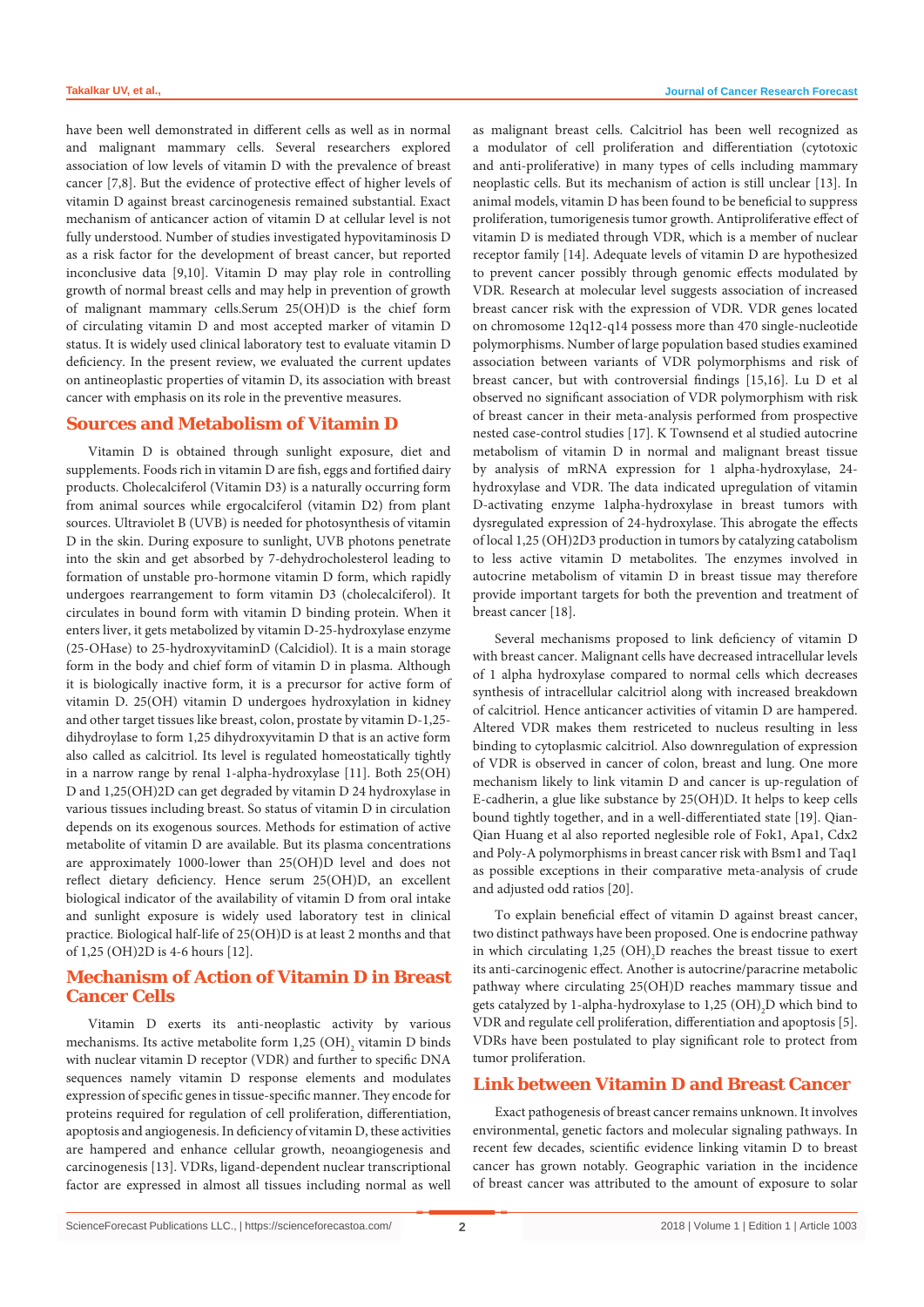radiation. Low levels of vitamin D due to poor UVB explain the higher incidence of breast cancer at high altitude due to decreased endogenous synthesis of active vitamin D [8]. Deficiency of vitamin D among breast cancer patients has been reported in various casecontrol studies [7,9,10]. Hypovitaminosis D is gaining attention as an emerging risk factor of breast cancer. Also it's role as prognostic indicator in the management of breast cancer is reported. Some studies linked status of vitamin D levels with recurrence of breast cancer, tumor size and mortality. Maintaining optimal level of vitamin D among patients of breast cancer help in improving survival of the patients.

Sperati F et al investigated role of vitamin D supplementation for prevention of breast cancer in their systematic and mataanalysis. They compared outcome of the randomized controlled trials of administrtion of vitamin D as single agent or in combination versus placebo or no treatment. They commented that neither vitamin D dosage nor mode of administration affect breast cancer risk significantly. Hence effect of supplementation of vitamin D for prevention of breast cancer remains inconclusive [21]. Similar findings were reported in Mendelian randomisation study [22]. Mohr SB and colleagues analysed data extracted from all case-conrol and nested case-control studies of serum [25] D and breast cancer risk in their pooled analysis. Their results strongly support inverse association between serum (OH)D and breast cancer risk from four lines of epidemiological studies evidence- geographical variation with lattitude and solar UVB readiation, observational studies showing association of vitamin D deficiency with increased risk of breast cancer, studies linking low intake of vitamin D with high risk and basic laboratory studies evaluating in vitro and in vivo mechanisms [19]. Y Kim and Y Je assessed quantitatively the association between vitamin D intake, blood 25(OH)D levels and breast cancer incidence in their systematic review including 30 prospective studies. . They also investigated mortality as per levels of blood 25(OH)D among breast cancer. They observed an overall nonsignificant, weak inverse association between vitamin D intake or 25(OH)D levels and risk of breast cancer. However high levels of blood (OH)D were significantly associated with low breast cancer mortality [23]. Imtiaz et al reported deficiency of vitamin D invariably in almost all patients with breast cancer in case-control study [13].

## **Vitamin D in Chemoprevention of Breast Cancer**

Chemoprevention is the process of alteration of carcinogenesis by drug intervention among high risk individuals. In case of breast cancer, tamoxifens, raloxifens, SERMs, aromatase inhibitors have been tried as chemopreventive agents. But they are not accepted due to compliance and potential adverse events. Vitamin D deficiency is potentially modifiable risk factor for breast cancer that can be targeted for prevention of the disease. But its safety, feasibility, effect on biomarkers and long term follow up after supplementation is the chief concerns for its use in chemoprevention of breast cancer. Vitamin D3 is more efficient than vitamin D2 in increasing 25(OH) D levels which is a precursor of calcitriol [24]. Vitamin D can be obtained from foods or supplements, but endogenous synthesis of vitamin D is an important source. Importance of exposure to sunlight has bee highlighted in the cancer prevention guidelines. According to the country, region and season, time and type of sun exposure for cancer prevention must be studied. Sunlight is the most cost effective, feasible, efficient and easily available source of vitamin D than any

dietary sources and supplementation. Data from multi-level model reported that dietary intake of vitamin D has no impact on serum 25(OH)D levels n comparison to sunlight exposure [25]. Garland CF et al carried out pooled analysis to assess the dose-response relation between serum 25(OH)D levels and risk of breast cancer. According to their analysis, individuals with 25(OH)D levels more than 52ng/ml had 50% lower risk to have breast cancer. This serum level corresponds to daily intake of 4000IU. Serum 25(OH)D level raises by 10ng per 1000IU intake. Intake of 2000 IU/day of Vitamin  $\mathrm{D}_{\mathfrak{z}},$  and, when possible, moderate exposure to sunlight approximately 12 minutes per day, could raise serum 25(OH)D to 52 ng/ml, a level associated with 50% reduction in incidence of breast cancer, according to observational studies. Serum 25(OH)D levels mainly depend upon sun exposure [26].

Numerous ecologic, laboratory and observational studies demonstrated evidence linking higher vitamin D exposures to reduce prevalence of breast cancer. But protective effect of vitamin D supplementation against breast cancer risk remains contradictory because of certain gaps in the research. It has been proposed that supplementation of vitamin D 4000IU/day will be beneficial and safe as a primary prevention strategy [27]. Several studies in the literature documented association of vitamin D with breast cancer risk and survival. But relatively less is known about dose regimens, response and overall benefits of supplementation of vitamin D. Definite conclusive data from randomized controlled trials about beneficial effect of vitamin D supplementation in prevention of breast cancer is lacking [28]. Women's Health Initiative failed to support protective role of vitamin D over a period of seven years for breast cancer [29]. Long-term duration of follow up is another important issue to assess role of vitamin D in the prevention of breast cancer.

## **Potential Adverse Effects of Vitamin D**

Potential benefits of supplementation of vitamin D for prevention of breast cancer among high-risk individuals must be weighed against possible adverse effects. Relatively vitamin D is a safe drug if administered in conventional dosage. Some of reported adverse events are hypercalcemia, gastrointestinal symptoms and renal stones, bone demineralization. Being a fat-soluble vitamin, excess supplementation of vitamin D leads to hypovitaminosis. Unpredictable relation between intake of vitamin D and its blood levels make difficulty in standardizing dose of vitamin D. Specific cutoff points to define protective role of vitamin D are controversial. But most of the authorities suggest levels of 25(OH)D more than 30ng/ml as sufficient and more than 150ng/ml potentially toxic level [30,31].

Supplementation of vitamin D can cause vitamin D toxicity easily because difference between appropriate and toxic intake is fairly small. Hence dose adequacy represents very critical issue for supplementation of vitamin D. One should weigh the potential benefits of vitamin D that could reduce breast cancer risk versus the possibility of toxicity of vitamin D. Vitamin D intake at dose of 2000- 4000IU per day with target of 45ng/ml serum (OH)D will help in prevention of breast cancer.

## **Conclusion**

Apart from classical actions of vitamin D on bone and mineral metabolism, it exerts diverse protective biological effects against carcinogenesis. Evidence from epidemiological, case-control, observational and laboratory studies support anti-neoplastic role of vitamin D. Clinical research suggests link between vitamin D and